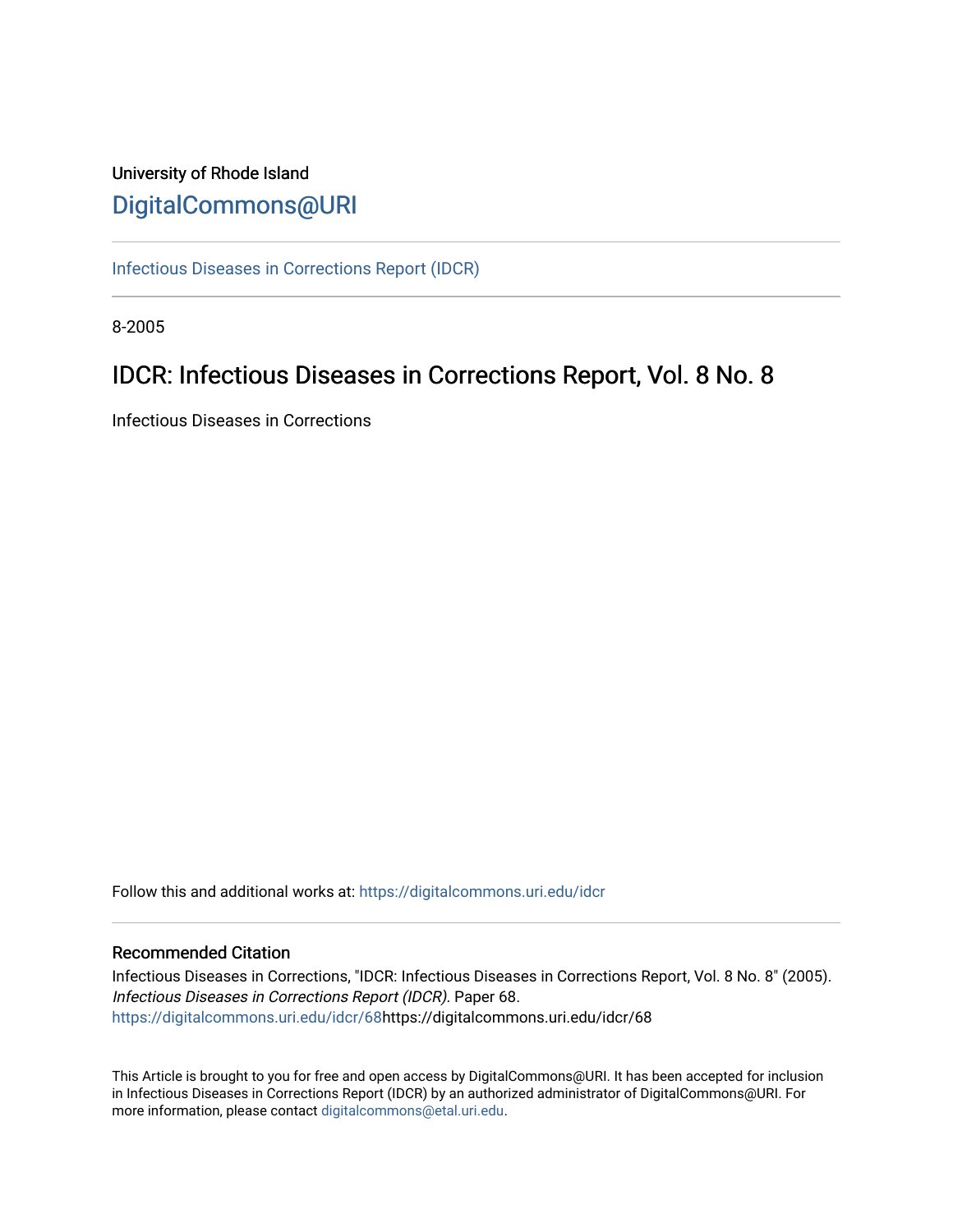

August 2005 Vol. 8, Issue 8



# **Brown IDCR**

# NFECTIOUS DISEASES IN CORRECTIONS REPORT

### SPONSORED BY THE BROWN MEDICAL SCHOOL, OFFICE OF CONTINUING MEDICAL EDUCATION

### **ABOUT IDCR**

*IDCR, a forum for correctional problem solving, targets correctional physicians, nurses, administrators, outreach workers, and case managers. Published monthly and distributed by email and fax, IDCR provides up-to-the moment information on HIV/AIDS, hepatitis, and other infectious diseases, as well as efficient ways to administer treatment in the correctional environment. Continuing Medical Education credits are provided by the Brown University Office of Continuing Medical Education. IDCR is distributed to all members of the Society of Correctional Physicians (SCP) within the SCP publication, CorrDocs (www.corrdocs.org).*

### **CO-CHIEF EDITORS**

**Anne S. De Groot, MD** *Director, TB/HIV Research Lab, Brown Medical School*

**David Thomas, MD, JD** *Professor and Chairman, Department of Surgery, Division of Correctional Medicine NSU-COM*

**DEPUTY EDITORS Joseph Bick, MD**

*Chief Medical Officer, California Medical Facility, California Department of Corrections*

**Renee Ridzon, MD** *Senior Program Officer, HIV, TB, Reproductive Health, Bill & Melinda Gates Foundation*

**Bethany Weaver, DO, MPH** *Acting Instructor, Univ. of Washington, Center for AIDS and STD Research*

### **SUPPORTERS**

*IDCR is grateful for the support of the following companies through unrestricted educational grants:*

*Major Support: Abbott Laboratories and Roche Pharmaceuticals.*

*Sustaining: Pfizer Inc., Gilead Sciences, Inc., GlaxoSmithKline, Merck & Co., and Schering-Plough.*

# **INFECTION CONTROL IN THE CORRECTIONAL SETTING**

*By Joseph Bick\*, MD, CCHP DISCLOSURES: \*Nothing to disclose*

The crowded conditions that exist in most jails and prisons create an ideal environment for the transmission of contagious diseases. Limited availability of clean laundry, soap and water increase the probability that infectious diseases will be transmitted from one person to another. Furthermore, the transient status of inmates who are frequently moved from one location to another can complicate the diagnosis of infection, recognition of an outbreak, interruption of transmission, performance of a contact investigation and eradication of disease.

Many correctional facilities have inadequate information technology, and the linkages between different jurisdictions and agencies responsible for the care of inmates are often poor. Published guidelines for prevention, diagnosis and treatment of communicable diseases are not always readily applicable to the correctional setting.

This article is the second in a two-part series, the first of which appeared in the IDCR July/August 2004 issue.<sup>1</sup> This article will address the following correctional infection control topics: gloves and hand washing, food handling hygiene, keeping food safe during an emergency, ice machines, vending machines, housekeeping and infectious waste. The July/August 2004 issue reviewed the infection control committee, personal protective equipment, blood borne pathogen exposures, postexposure prophylaxis (PEP), standard precautions and isolation concepts, culinary services, food handlers, laundry and barbering.<sup>1</sup>

Careful attention to the infection control measures discussed in this article will benefit the health of inmates, those who interact with them during their incarceration and the public health at large.

### **Gloves and Hand Washing**

Gloves should be worn when one is likely to

have contact with blood, other potentially infectious materials, mucous membranes, non-intact skin, or when touching contaminated surfaces.<sup>2</sup> The appropriate use of gloves and handwashing can reduce the risk of acquiring infections from patients and decrease the transmission of organisms from employees to patients.<sup>3</sup> Inmates should also be educated about the health benefits of frequent hand washing. Staff should be educated that gloves do not provide complete protection, due to defects in gloves and contamination during glove removal.<sup>4,5,6</sup>

The proper selection of glove depends upon the job being performed. Types of gloves include:

*Utility gloves:* These thick gloves are used while handling and cleaning potentially infectious wastes and can be decontaminated for re-use if still intact. Utility gloves may provide an extra measure of protection from sharps injury during cell searches.

**Examination gloves:** These gloves are used during procedures such as bathing patients, handling contaminated linen and other procedures during which contact with body fluids is likely. These gloves are to be disposed of after single use.

*Sterile or surgical gloves:* These gloves are used for procedures that involve contact with a patient's organs or open tissues and should be disposed of after single use.

Hands should be washed or decontaminated after gloves are removed.<sup>7</sup> Health care staff should be reminded that failure to remove

### *Continued on page 2*

**WHAT'S INSIDE** IDCR-o-gram pg 5 ID 101 **manual contract of the 101** kg 6 In The News pg 8 Self-Assessment Test pg 9

Brown Medical School | Providence, RI 02912 | 401.453.2068 | fax: 401.863.6087 | www.IDCRonline.org *If you have any problems with this fax transmission please call 800.748.4336 or e-mail us at IDCR@corrections.net*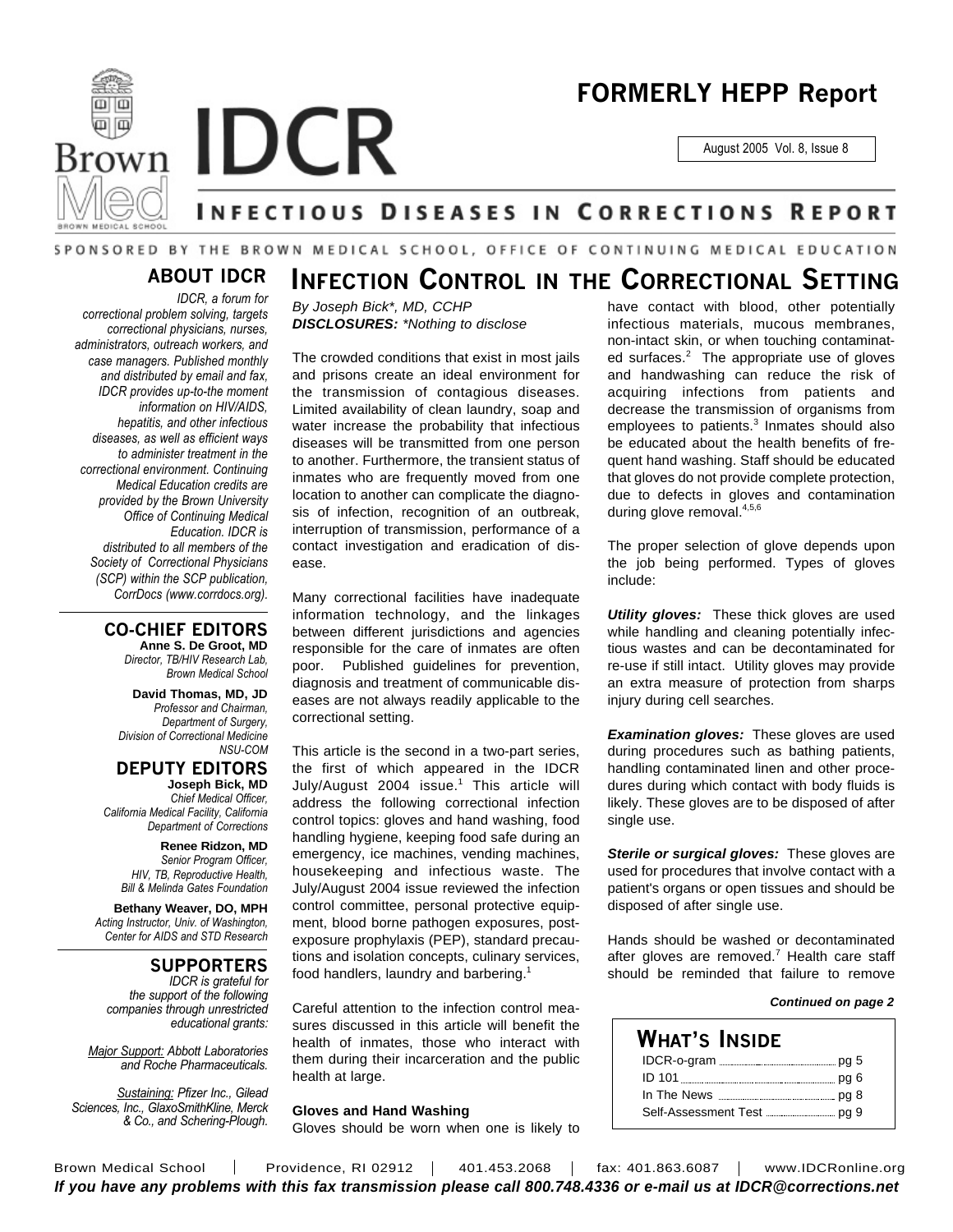### **INFECTION CONTROL...** *(continued from page 1)*

gloves between patients might lead to transmission of organisms.<sup>8</sup> Wearing rings and artificial nails leads to an increase in bacterial colonization of the hands, although it is not clear whether this leads to an increased rate of transmission of organisms.<sup>9,10</sup> Even after careful hand washing, a significant number of pathogenic bacteria can be found under fingernails.<sup>11</sup>

Many jails and prisons lack adequate facilities for hand washing with soap and water. Studies have demonstrated that alcohol based hand cleansers can be more effective than soap and water in reducing bacterial counts on hands. These cleansers are available as foams, gels, and liquids. Although these products are flammable, they have been approved for use in hospital settings. If used in a correctional setting<sup>7</sup>, policies should be in place to minimize the potential for misuse of these products by inmates.

As the use of gloves by health care staff has increased, an increasing prevalence of latex sensitivity has been documented. Many officers in the correctional setting wear gloves throughout much of their assigned shift. As a result, the frequency of latex sensitivity among custody staff is likely to increase. Latex gloves with reduced protein contents and non-latex gloves are now available for use by latex-sensitive employees. Additionally, the use of nonlatex gloves may help prevent latex-sensitivity from developing. Hence, the use of latex gloves should be minimized to only those applications where they are essential. Gloves should be readily available and staff should be encouraged to carry gloves with them at all times. 1

### **Culinary Services and Food Handlers**

Persons involved in the preparation and serving of food have commonly been implicated in food borne outbreaks.<sup>12,13</sup> To minimize this risk, each correctional facility should have policies and procedures in place that encompass the basic infection control aspects of culinary services. Facilities should also have procedures for medical clearance of food handlers.

### **Keeping Food Safe During an Emergency**

Power outages and floods can compromise

### **Table 1: Important Concepts of Food Handling Hygiene**

| <b>Food initial inspection</b> | Upon receipt, all food should be inspected for spoilage and<br>rodent or insect infestation. Observe for broken packages or       |
|--------------------------------|-----------------------------------------------------------------------------------------------------------------------------------|
| Food storage                   | swollen cans.<br>Food should be stored in a manner that will decrease the                                                         |
|                                | likelihood of contamination and infestation.                                                                                      |
| Location                       | Food should be stored above the level of the floor and away<br>from walls.                                                        |
| <b>Temperature</b>             | Bacteria multiply rapidly at temperatures above 40°F.                                                                             |
|                                | Always keep meat, poultry, fish, dairy products and eggs                                                                          |
|                                | refrigerated at or below 40°F and frozen food at or below                                                                         |
|                                | 0°F. A record should be maintained of all refrigerator and                                                                        |
|                                | freezer temperatures.                                                                                                             |
| <b>Food preparation</b>        | At time of preparation, re-inspect food as above during initial<br>inspection.                                                    |
| Washing                        | Raw unprocessed fruits and vegetables should be                                                                                   |
|                                | thoroughly washed under clean running water                                                                                       |
| <b>Handling and</b>            | All workers should wear gloves when handling food. Use                                                                            |
| Processing                     | different sinks, counters, knives, utensils and cutting boards                                                                    |
|                                | for raw/uncooked meats and for fruits/vegetables. Food han-                                                                       |
|                                | dlers should remove gloves, thoroughly wash hands with hot                                                                        |
|                                | soapy water and put on a clean pair of gloves when moving                                                                         |
|                                | from uncooked meats to fruits and vegetables and also                                                                             |
|                                | when moving from uncooked meats to cooked meats.                                                                                  |
| Cooking                        | Use a food thermometer to check the internal temperature                                                                          |
|                                | of meat, poultry and other food. Check temperature in sev-                                                                        |
|                                | eral places to be sure the food is evenly heated. Fresh poul-<br>try (chicken, turkey) is to be cooked until it reaches an inter- |
|                                | nal temperature of at least 180°F. Ground chicken and                                                                             |
|                                | turkey are to be cooked until they reach an internal temper-                                                                      |
|                                | ature of at least 165°F. Fresh or ground beef, fresh or                                                                           |
|                                | ground pork, eggs and egg dishes are to be cooked until                                                                           |
|                                | they reach an internal temperature of at least 160°F.                                                                             |
| <b>Food service</b>            | • Food should be served with clean serving instruments                                                                            |
|                                | • Servers should wear clean gloves while serving food and                                                                         |
|                                | should avoid direct skin contact with food                                                                                        |
|                                | • Steam tables should maintain hot food at a temperature of<br>at least 140°F                                                     |
|                                | • Cold food should be maintained at a temperature of 45°F or                                                                      |
|                                | lower                                                                                                                             |
| <b>Dishwashing</b>             | • Loading dirty dishes and emptying clean ones from the                                                                           |
|                                | dishwasher should either be done by different staff, or                                                                           |
|                                | employees should wash hands and put on a clean apron                                                                              |
|                                | when moving from one job to the other<br>• Food grinders, choppers and mixers should be cleaned,                                  |
|                                | sanitized and dried between uses                                                                                                  |
|                                | • The dishwasher should be drained and flushed after each                                                                         |
|                                | use                                                                                                                               |
|                                | • Water in the dishwasher should be at least 150°F; the final<br>rinse should reach 180°F                                         |
| Kitchen and dining             | All surfaces should be cleaned and sanitized at least daily.                                                                      |
| hall cleaning                  |                                                                                                                                   |
| <b>Outbreak investigation</b>  | To facilitate the investigation of an outbreak of food borne ill-                                                                 |
|                                | ness, a portion of each meal should be refrigerated and                                                                           |
|                                | saved for 48-72 hours.                                                                                                            |

*Table 1 outlines some of the most important concepts of food handling hygiene. Adherence to these guidelines will decrease the likelihood of food borne outbreaks in institutional congregate living environments.*

the quality and safety of stored foods. It is important to have policies in place that provide guidance for what to do in emergency situations.<sup>14</sup> In the event of a power outage, the refrigerator and freezer doors should be kept closed as much as possible to maintain the cold temperature. Unopened, a refrigerator can keep food safely cold for up to four hours. If the freezer doors are left closed, a full freezer can hold the temperature for approximately 48 hours. Foodstuffs that do not require refrigeration or cooking should be kept available for emergencies. *Continued on page 3*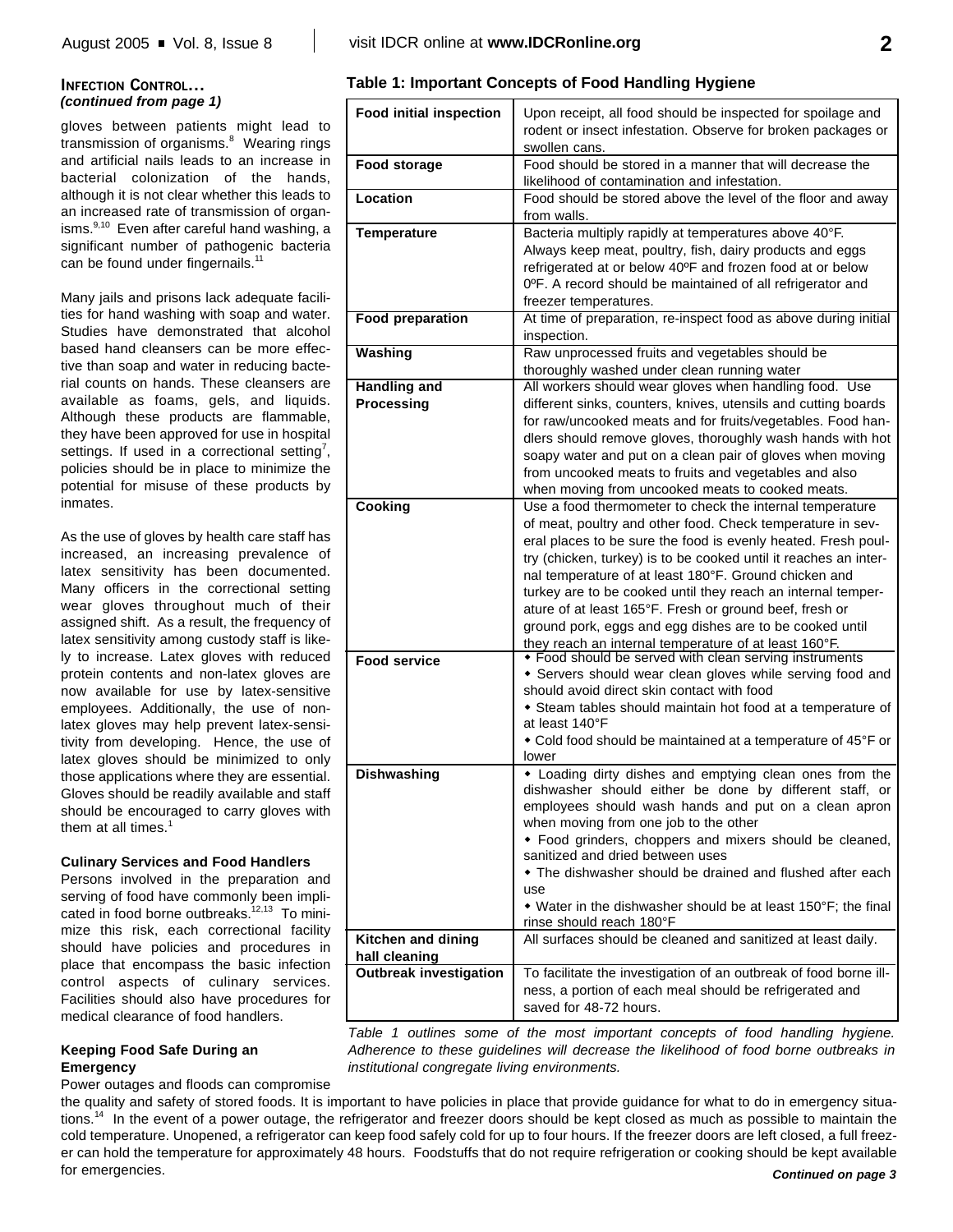### **INFECTION CONTROL...***(continued from page 2)*

To avoid contamination by floodwaters and sewer back-ups, all food should be stored on shelves that are safely above floor level. In the event of a flood, all foods that came into contact with water should be discarded, including canned goods, because surfaces have been contaminated by floodwaters.

A thermometer should be kept in all refrigerators and freezers at all times. If refrigerated food rises to a temperature greater than 40°F, it should be discarded. Exceptions include butter, margarine, fresh fruits, raw vegetables, bread, cookies, pasta, peanut butter, jelly, relish, hot sauce, barbecue sauce, soy sauce, mustard, catsup and oil and vinegar salad dressings. If frozen food fully thaws, it should be immediately cooked or discarded rather than refrozen. If frozen meats, cheeses, fruits, vegetables or bread products still contain ice crystals and feel as cold as if refrigerated, they can be safely refrozen.

#### **Ice and Vending Machines**

Outbreaks of illness and colonization have been linked to ice machines.<sup>15,16</sup> To decrease the chance of contamination, the outside of ice machines should be cleaned and sanitized daily, and the inside cleaned and sanitized at least monthly. On a quarterly basis, the inside of machines should be cultured for bacteria. Nothing should be stored in the ice; scoops should be stored on a clean dry surface and regularly cleaned and disinfected. Vending machines should be maintained by according to the manufacturers specifications for hygiene and temperature. See this month's ID 101 for more information on cleaning ice and vending machines.

### **Housekeeping and Infectious Waste**

Each facility should have clearly defined policies and procedures for the performance of housekeeping duties.<sup>14</sup> Surfaces such as examination tables, bed frames, counters, floors, walls, sinks and wastebaskets that may be contaminated with blood or other body fluids should be cleaned on a regular basis. Persons involved in cleaning should wear sturdy gloves to protect themselves from potential exposures. Procedures should describe which cleaning agent and technique should be used. There have been no reports of waste from correctional facilities causing disease in the surrounding community. There are no data to suggest that waste from jails or prisons is more hazardous than that produced in the community, or requires any special handling.<sup>14</sup>

Regulated waste refers to materials such as blood, any visibly bloody fluid, or other potentially infectious materials (OPIM) such as pleural fluid, peritoneal fluid, cerebrospinal fluid, semen and vaginal secretions. Regulated waste also includes contaminated sharps, surgical waste such as body tissues, materials that are saturated with dried blood or OPIMs, and dressings, towels or bandages from which blood or OPIMs can be expressed by squeezing. Regulated waste must be disposed of by being placed in containers that can be closed, are leak proof and puncture proof, are designed for safe transportation and are labeled or color coded (i.e. red bags.) $14$ 

Spills of blood or other potentially infectious materials should be cleaned by trained staff, utilizing an approved sanitizing agent such as a solution of one part bleach to 10 parts water. During the cleaning of contaminated spills, appropriate personal protective equipment (PPE) should be worn.<sup>14</sup>

Correctional health care professionals can play an important role in the prevention, diagnosis and treatment of infectious diseases among prisoners and correctional employees. A well-planned infection control program will benefit the health of inmates, those who interact with them during their incarcerations and the public health at large.

#### **Recommended Resources and Readings**

- **\* The American Medical Association** www.ama-assn.org/go/foodborne
- w *Centers for Disease Control and Prevention* www.cdc.gov/foodsafety/cme.htm
- **\* Center for Food Safety and Applied Nutrition,** *Food and Drug Administration* www.cfsan.fda.gov
- w *Food Safety and Inspection Service, US Department of Agriculture* www.fsis.usda.gov

#### *Footnotes:*

*1. Bick J. Infection control in the correctional setting. IDCR. 2004; 7(7):1-3.*

*2. Department of Labor, Occupational Safety and Health Administration. 29 CFR Part 1910.1030. Occupational exposure to blood borne*

*pathogens; final rule. Federal Register 1991; 56:64004-182 3. Olsen RJ, Lynch P, Coyle MB, Cummings J, Bokete T, Stamm WE. Examination gloves as barriers to hand contamination in clinical practice. JAMA. 1993; 270:350-3*

*4. Reingold AL, Kane MA, Hightower AW. Failure of gloves and other protective devices to prevent transmission of hepatitis B virus to oral surgeons. JAMA. 1988; 259:2558-60*

*5. DeGroot-Kosolcharoen J, Jones JM. Permeability of latex and vinyl gloves to water and blood. Am J Infect Control. 1989; 17:196-201*

*6. Korniewicz DM, Laughon BE, Cyr WH, Lytle CD, Larson E. Leakage of virus through used vinyl and latex examination gloves. J Clin Microbiol. 1990; 28:787-8*

*7. CDC. Guideline for hand hygiene in health-care settings. MMWR. 2002; 51(RR16):1-44.*

*8. Larson EL, APIC Guidelines Committee. APIC guideline for hand washing and hand antisepsis in health care settings. Am J Infect Control. 1995; 23:251-69*

*9. Hedderwick SA, McNeil SA, Lyons MJ, Kauffman CA. Pathogenic organisms associated with artificial fingernails worn by healthcare workers. Infect Control Hosp Epidemiol. 2000; 21:505-9*

*10. Pottinger J, Burns S, Manske C. Bacterial carriage by artificial versus natural nails. Am J Infect Control. 1989; 17:340-4*

*11. McNeil SA, Foster CL, Hedderwick SA, Kauffman CA. Effect of hand cleansing with antimicrobial soap or alcohol-based gel on microbial colonization of artificial fingernails worn by health care workers. Clin Infect Dis. 2001; 32:367-72*

*12. Food borne hepatitis A- Missouri, Wisconsin, and Alaska, 1990-1992. MMWR. 1993; 42:526-34*

*13. Diagnosis and Management of Foodborne Illnesses. MMWR. 2001; 50(RR-2):1-69.*

*14. USDA Fact Sheet. (n.d.). Retrieved July 8 2005 from*

*http://www.fsis.usda.gov/fact\_sheets/keeping\_food\_Safe\_during\_an\_eme rgency/index.asp*

*15. Ravn P, Lundgren JD, Kjaeldgaard P, et al. Nosocomial Outbreak of Cryptosporidiosis in AIDS Patients. Br Med J. 1991; 302: 277-80.*

*16. Gebo KA, Srinivasan A, Perl TM, Ross T, Groth A, Merz WG. Pseudo-outbreak of Mycobacterium fortuitum on a Human Immunodeficiency Virus Ward: transient respiratory tract colonization from a contaminated ice machine. Clin Infect Dis. 2002; 35(1):32-8.*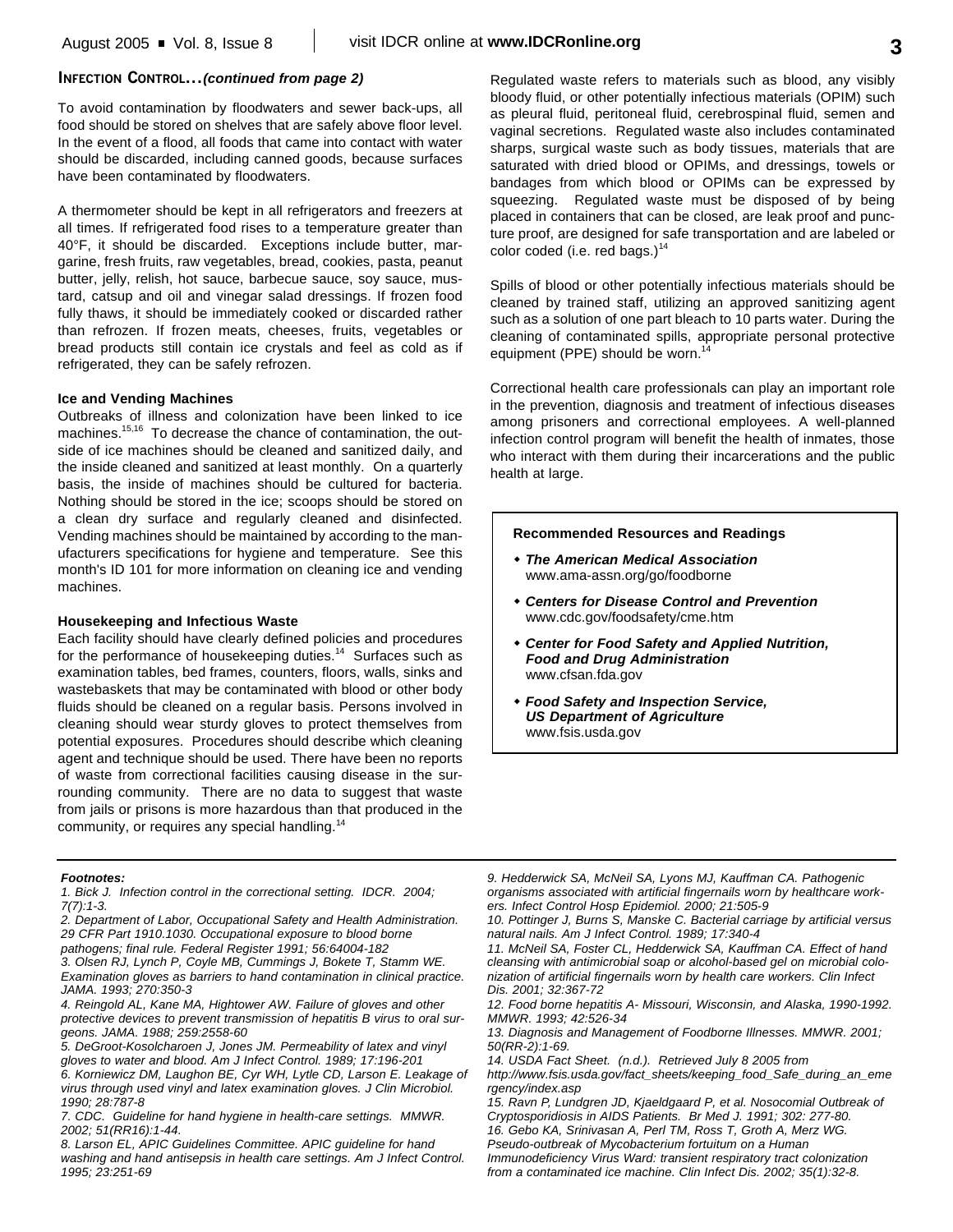# **LETTER FROM THE EDITOR**

Dear Colleagues,

Correctional health care is back in the news this month. Last month, the California prison system went into receivership over concerns about HIV care.<sup>1</sup> This month, the Limestone prison in Alabama was on the front page of the New York Times, due to alleged malfeasance by a wellknown managed care company. 2

The lesson? An old one. The only acceptable standard of care in correctional health is the same standard that exists outside of prison and jail walls, per the 8th amendment, which prohibits actions that are incompatible with "the evolving standards of decency that mark the progress of a maturing society."<sup>3</sup> Under these principles the Supreme Court has interpreted the 8th Amendment to include medical treatment, based on the fact that denying medical care would result in unnecessary suffering that could serve no penological purpose. The current test for an 8th Amendment violation is whether correctional staff members have shown deliberate indifference to an inmate's serious medical needs.

IDCR has stood by that standard for eight years of publication. Our mission has always been to provide the tools and resources that correctional health providers need to improve the standard of medical care in correctional settings. Furthermore, we do not believe that poor health care is inextricably linked with incarceration. Instead, we can point to a number of examples of medical care excellence within prison and jail walls, and a host of excellent correctional care providers. Poor care in prison is not "inevitable", by any means.

The California and Alabama cases recall two almost rhetorical questions that are repeated every time a correctional facility hits the news: (1) When will states recognize the importance of proper levels of funding for the programs that provide medical services to the inmates under their care, and (2) when will the government establish a set of standards below which no correctional facility would be allowed to fall?

And so we continue our important mission of providing you what you want - and more importantly - what you need, in the area of infectious diseases within corrections. To that end, this month, Dr. Joseph Bick presents the second of a two-part series on infection control in corrections.

The editors are committed to continually supplying the essentials of correctional infectious disease care and we challenge each of you to personally adopt the material laid out in this issue and have the entire staff (medical, correctional, administrative and inmate) of your facility practice it.

Very truly yours, dove. A ....

Ame 1. DeGrant

D. Thomas, MD, JD Annie De Groot, MD

*1. Sterngold, James. San Francisco Chronicle. Accessed July 3, 2005 from http://sfgate.com/cgibin/article.cgi?file=/c/a/2005/07/01/MNGOCDHPP71.DTL 2. von Zielbauer, P. New York Times. Accessed August 5, 2005 from http://query.nytimes.com/gst/health/article-page.html?res=9503E3DC1E3FF932A3575BC0A9639C8B63 3. Estelle v. Gamble, 429 U.S. 97, 105 (1976).*

# **Subscribe to IDCR**

Fax to **617-770-3339** for any of the following: *(please print clearly or type)*

| Yes, I would like to add/update/correct (circle one) my contact information for my complimentary |
|--------------------------------------------------------------------------------------------------|
| subscription of IDCR fax/email newsletter.                                                       |

- Yes, I would like to sign up the following colleague to receive a complimentary subscription of IDCR fax/email newsletter.
- Yes, I would like my IDCR to be delivered in the future as an attached PDF file in an email (rather than have a fax).

| NAME:             |                                                                        | <b>FACILITY:</b> |                                                           |        |                                    |
|-------------------|------------------------------------------------------------------------|------------------|-----------------------------------------------------------|--------|------------------------------------|
| <b>CHECK ONE:</b> |                                                                        |                  |                                                           |        |                                    |
| O Physician       | O Physician Assistant<br>O Pharmacist O Medical Director/Administrator |                  | O Nurse/Nurse Practitioner<br>○ HIV Case Worker/Counselor |        | O Nurse Administrator<br>$O$ Other |
| ADDRESS:          |                                                                        | CITY:            |                                                           | STATE: | ZIP:                               |
| FAX:              |                                                                        | PHONE:           |                                                           |        |                                    |
| EMAIL:            |                                                                        |                  |                                                           |        |                                    |

#### **Faculty Disclosure**

In accordance with the Accreditation Council for Continuing Medical Education Standards for Commercial Support, the faculty for this activity have been asked to complete Conflict of Interest Disclosure forms. Disclosures are listed at the end of articles. All of the individual medications discussed in this newsletter are approved for treatment of HIV and hepatitis unless otherwise indicated. For the treatment of HIV and hepatitis infection, many physicians opt to use combination antiretroviral therapy which is not addressed by the FDA.

**Associate Editors**

Rick Altice, MD *Director of Clinical Research, Director, HIV in Prisons Program, Director, Community Health Care Van, Associate Professor of Medicine Yale University AIDS Program*

David Paar, MD *Associate Professor of Medicine, University of Texas, Medical Branch*

Karl Brown, MD, FACP *Infectious Disease Supervisor PHS-Rikers Island*

Ralf Jürgens *Consultant, HIV/AIDS, Human Rights, Drug Policy and Prisons*

Joseph Paris, PhD, MD, FSCP, CCHP *Medical Director, Georgia Dept. of Corrections*

Lester Wright, MD, MPH *Chief Medical Officer, New York State Dept. of Correctional Services*

> Dean Rieger, MD *Medical Director, Indiana Dept. of Corrections*

Neil Fisher, MD *Medical Director, Chief Health Officer, Martin Correctional Institute*

William Cassidy, MD *Associate Professor of Medicine, Louisiana State University Health Sciences Center*

**Editorial Board**

Louis Tripoli, MD, FACFE *Correctional Medical Institute, Correctional Medical Services*

Josiah Rich, MD *Associate Professor of Medicine and Community Health Brown University School of Medicine, The Miriam Hospital*

> Steven F. Scheibel, MD *Regional Medical Director Prison Health Services, Inc*

David A. Wohl, MD *Associate Professor of Medicine University of North Carolina AIDS Clinical Research Unit*

Barry Zack, MPH *Executive Director, Centerforce*

Michelle Gaseau *The Corrections Connection*

**Layout** Kimberly Backlund-Lewis *The Corrections Connection*

**Distribution** Screened Images Multimedia

> **Managing Editor** Courtney E Colton *IDCR*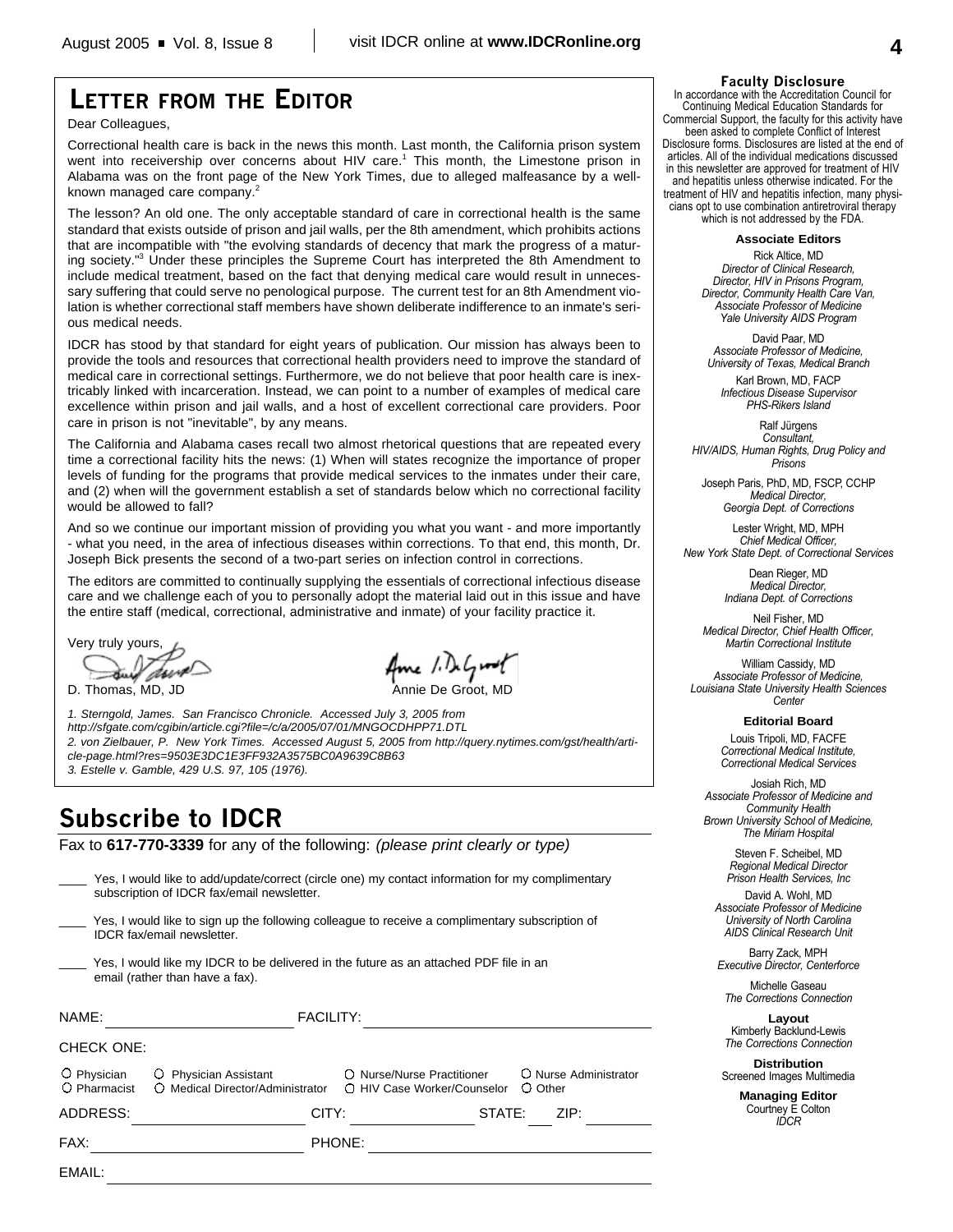# **IDCR-O-GRAM: Management of Occupational Exposures to Blood or Body Fluids<sup>®</sup>**



1. CDC. Updated U.S. public health service guidelines for the management of occupational exposures to HBV, HCV and HIV and recommendations for postexposure prophylaxis. MMWR. 2001; 50(RR11):1-42.

2. CDC. Appendix B. Management of occupational blood exposures. MMWR. 2001; 50(RR11):45-6.

#### *References:*

*i An exposure is defined as a percutaneous injury (i.e., a needlestick or cut with a sharp object) or contact of mucous membrane or nonintact skin (i.e., exposed skin that is chapped, abraded, or afflicted with dermatitis) with blood, tissue, or other body fluids that are potentially infectious. ii Semen, vaginal secretions, cerebrospinal fluid, synovial fluid, pleural fluid, peritoneal fluid, pericardial fluid and amniotic fluid are all considered potentially infectious. Feces, nasal secretions, saliva, sputum, sweat, tears, urine and vomit are not considered potentially infectious unless they contain blood.*

*iii Laboratory information (i.e. previous HBV, HCV, or HIV test results or results of immunologic testing [i.e. CD4+ T-cell count]), liver enzymes (i.e. ALT), clinical symptoms (i.e. acute syndrome suggestive of primary HIV infection or undiagnosed immunodeficiency disease) and history of recent (i.e. within 3 months) possible HBV, HCV, or HIV exposures (i.e. injection-drug use or sexual contact with a known positive partner). iv The reliability and interpretation of findings in such circumstances are unknown, and testing might be hazardous to persons handling the sharp instrument.*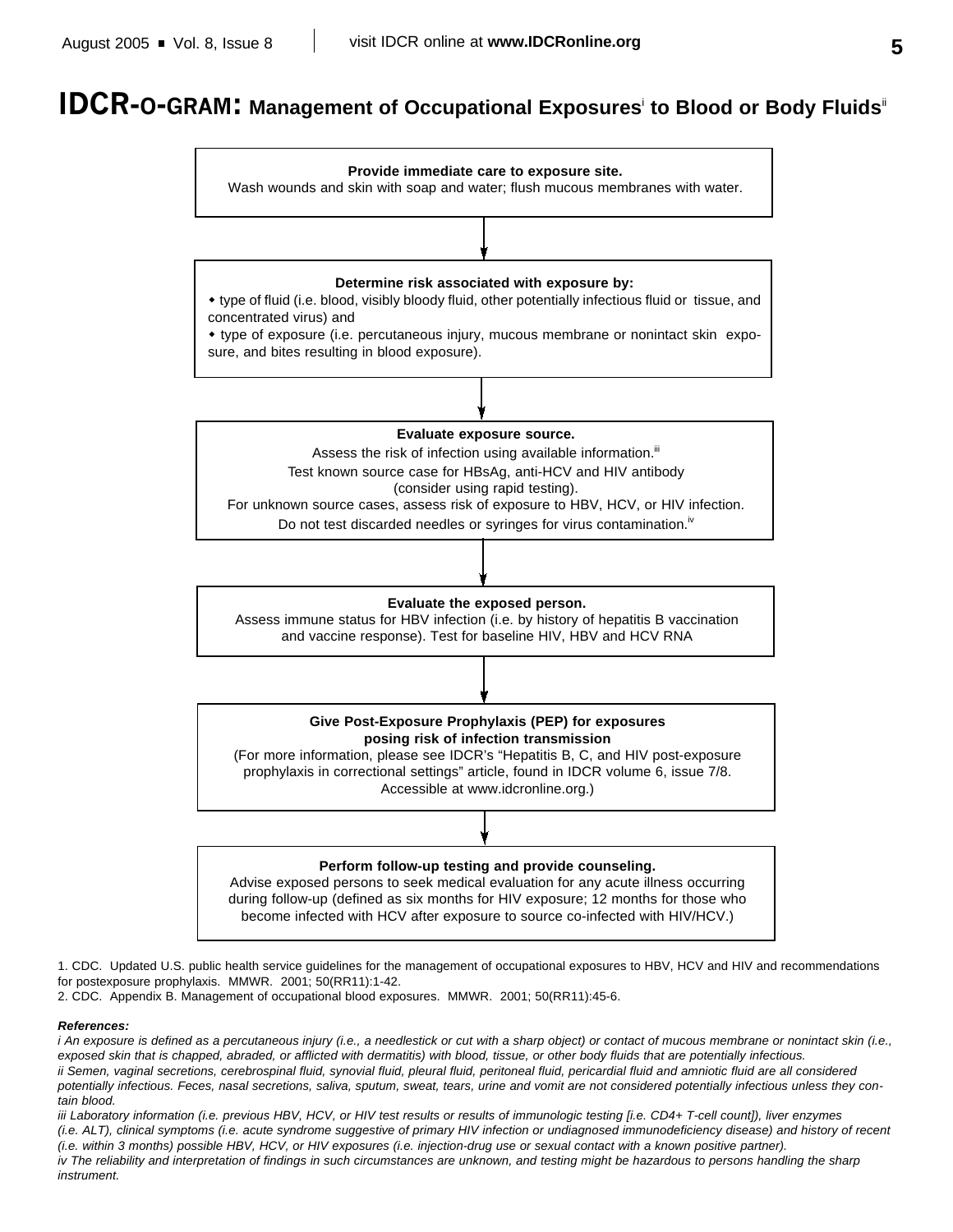# **Elements of Hand Washing**

### **Rationale for Hand Hygiene**

- Risks of transmission of microorganisms to patients
- Risks of health care worker colonization or infection caused by organisms acquired from the patient
- w Morbidity, mortality and costs associated with health care-associated infections

### **Indications for Hand Washing**

- Contact with a patient's skin (i.e. taking a pulse or blood pressure, performing physical examinations, lifting the patient in bed)
- Contact with environmental surfaces in the immediate vicinity of patients
- After glove removal

### **Indications for, and Limitations of, Glove Use**

- Hand contamination may occur as a result of small, undetected holes in examination gloves
- Contamination may occur during glove removal
- Wearing gloves does not replace the need for hand washing
- w Failure to remove gloves after caring for a patient may lead to transmission of microorganisms from one patient to another

*Adapted from CDC. Guideline for hand hygiene in health-care settings. MMWR. 2002; 51(RR16):1-44.*

## **General Steps for Cleaning Ice Machines, Dispensers, Storage Chests**

- 1. Disconnect unit from power supply
- 2. Remove and discard ice from bin/storage chest
- 3. Allow unit to warm to room temperature
- 4. Disassemble removable parts of machine that make contact with water to make ice
- 5. Thoroughly clean machine and parts with water and detergent
- 6. Dry external surfaces of removable parts before reassembling
- 7. Check for any needed repair
- 8. Replace feeder lines as appropriate (i.e. damaged, old, difficult to clean)
- 9. Ensure presence of an air space in tubing leading from water inlet into water distribution system of machine
- 10. Inspect for rodent/insect infestations under the unit and treat as needed
- 11. Check door gaskets for evidence of leakage/dripping into storage chest
- 12. Clean the ice/storage chest or bin with fresh water and detergent, then rinse with fresh tap water

13. Sanitize machine by circulating a 50-100 parts per million (ppm) solution of sodium hypochlorite\* through the icemaking and storage systems for two hours (100 ppm solution) or four hours (50 ppm solution)

14. Drain sodium hypochlorite solution and flush with fresh tap water; allow all surfaces of equipment to dry before returning to service

*Table adapted from: CDC. Guidelines for environmental infection control in health care facilities. MMWR. 2003; 52(RR10):1-42.*

*\* Sodium hypochlorite is a solution containing 10% bleach. To make a 50-100 ppm sodium hypochlorite solution, mix 0.5cc regular bleach with 25 gallons of water, which is the approximate amount needed to clean one ice machine.*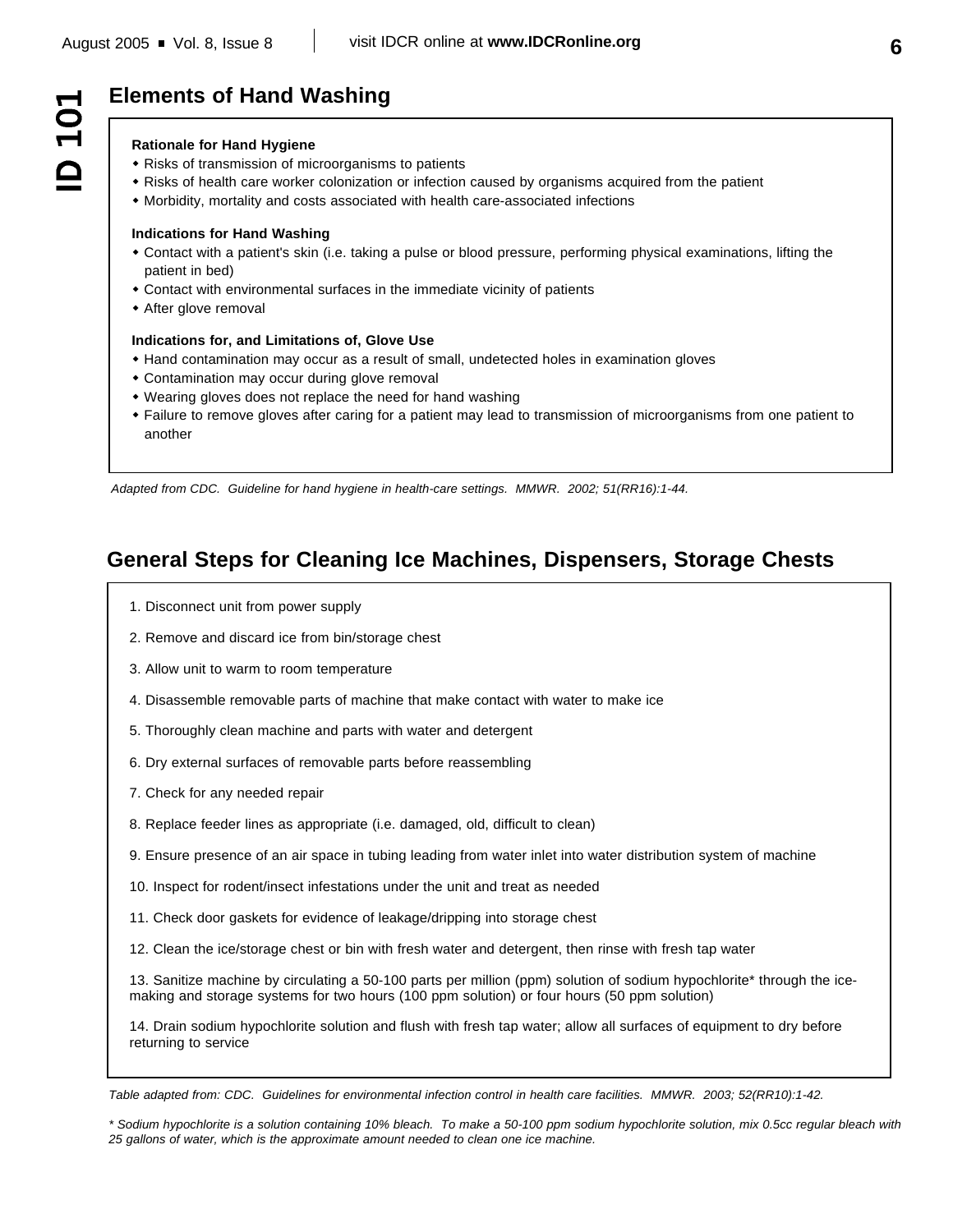# **SAVE THE DATES**

**Centerforce Inside-Out Summit** *September 10-13, 2005 San Francisco, CA* Visit: www.centerforce.org/summit

#### **ICAAC Meeting**

*September 21-24, 2005 New Orleans, LA* Visit: www.icaac.org

#### **United States Conference on AIDS**

*September 28-October 2, 2005 Houston, TX* Visit: www.nmac.org

### **IDSA Conference**

*October 6-9, 2005 San Francisco, CA* Visit: www.idsociety.org

### **National Conference on Correctional Health Care**

**(NCCHC)** *October 8-12, 2005 Denver, CO* Visit: www.ncchc.org

#### **IDCR Pre-Conference Seminar at NCCHC**

"Infectious Diseases in Corrections: An Integrated Approach" *October 8, 2005 Denver, CO* Visit: www.ncchc.org

### **Society of Correctional**

**Physicians Annual Meeting** *October 9, 2005 Denver, CO* Visit: www.corrdocs.org

#### **"Drug-drug Interactions and Metabolic Complications of HIV"**

**Satellite Broadcast** *October 26, 2005 12:30-2:30pm EST* Visit:

www.amc.edu/patient/hiv/hivconf/ index.htm

### **APHA Meeting and Exposition**

*November 5-9, 2005 New Orleans, LA* Visit: www.apha.org

#### **American Association for the Study of Liver Diseses Meeting** *November 11-15, 2005 San Francisco, CA*

Visit: www.aasld.org

# **NEWS AND LITERATURE REVIEWS**

**Errata:** In the IDCR, "An HIV-Infected Inmate with an abnormal Cervical Pap Test" case study, one error occurred. On page five, column one, paragraph three, the last sentence should read "Of note, moderate to severe cervical dysplasia is considered a symptomatic condition of HIV since it may indicate a defect in cell-mediated immunity and has a clinical course that may be complicated by HIV (AIDS surveillance case definition 1993). If the inmate described in the case has cervical intraepithelial neoplasia (CIN) grade 2 or CIN 3 detected on colposcopy, she would meet the case definition for Stage B HIV infection and should then be offered ART." Corrected pdf version available at www.idcronline.org *CDC. MMWR. 1992; 41:1-9.*

### **High Rates of ART Prevlance, Unrecognized Infection Among MSM**

During June 2004-April 2005, 2,261 men sampled from five National HIV Behavioral Surveillance (NHBS) cities were surveyed regarding their sexual and drug-use behaviors, HIV testing behavior, and use of HIV prevention services. Of the 2,261 men sampled, 78% had one or more male sex partner; of these, 25% tested positive for HIV. HIV prevalence among African-Americans, Caucasians and Hispanics was 46%, 21% and 17%, respectively. Unrecognized infection was 64%, 18%, 11% and 6% among African-Americans, Hispanics, Caucasians and multiracial persons, respectively. *CDC. MMWR. 2005; 54(24):597-601.*

### **Induction/Maintenace Redux?**

Markowitz, et al. conducted a randomized, 96 week study to determine if a four-drug induction followed by a three-drug maintenance as initial ART therapy reduces HIV RNA rapidly, while allowing patients to later switch to a more simplified, effective and tolerable regimen. During the 48-week induction period, 448 patients were treated with one fixed-dose tablet of ABC (300mg)/3TC (150mg)/ZDV (300mg) twice daily plus EFV (600mg) once daily. After the induction phase, study participants were randomized to continue 4-drug therapy or discontinue EFV. At 96 weeks, no significant differences were noted for an HIV RNA level <50 copies/mL. Drug-related adverse events were more commonly reported for 4-drug therapy than for ABC/3TC/ZDV and a greater proportion of patients receiving ABC/3TC/ZDV than 4-drug therapy reported perfect adherence. Study authors concluded that after induction with ABC/3TC/ZDV plus EFV, simplification to ABC/3TC/ZDV alone maintained virologic control, reduced ART-associated adverse events and improved adherence. *Markowitz, et al. JAIDS. 2005; 39(3):257-64.*

### **Moderate, But Climbing, Rates of ART Resistance in ART-Naive Patients**

Kaplan-Meier estimation was used in analysis of data from the UK Collaborative HIV Cohort (UK CHIC) study to assess the proportion of patients who experience viral load failure, defined as two consecutive viral load values >1,000 copies/mL at least six months after ART initiation, or one value followed by the initiation of at least one new drug, by a given time. By Kaplan-Meier estimation, viral load failure occurs in 21%, 30%, and 38% of patients by two, four, and six years after ART initiation, respectively. Kaplan-Meier estimates of the percentage of patients demonstrating at least one resistance mutation two, four, and six years after ART initiation was 9%, 19%, and 27%, respectively. Factors associated with a greater risk of resistance mutations included younger age, unknown HIV exposure, viral load greater than 100,000 copies/mL at ART initiation, and CD4 cell count less than 200 cells/mm<sup>3</sup> at ART initiation.

*Phillips, A. AIDS. 2005; 19(5):487-94.*

### **Tipranavir Approved for Treatment-Experienced Patients**

Tipranavir was approved by the Food and Drug Administration on June 22, 2005 for treatmentexperienced patients. The recommended dose is 500 mg (two 250 mg capsules), co-administered with 200 mg ritonavir, twice daily. Tipranavir should be taken with food; bioavailability is increased with a high fat meal. Consideration should be given to separating tipranavir/ritonavir dosing from antacid administration to prevent reduced absorption of tipranavir. Tipranavir is associated with hepatotoxicity and clinical hepatitis, and is contraindicated in patients with moderate to severe hepatic insufficiency.

*FDA News. (n.d.). Retrieved July 8, 2005 from http://www.fda.gov/bbs/topics/NEWS/2005/NEW 01189.html*

### **New Approval, Old News to AIDS Providers**

On July 6, 2005, the Food and Drug Administration approved Megace ES (megestrol acetate), a concentrated oral suspension for the treatment of anorexia, cachexia or unexplained, significant weight loss in AIDS patients. The approval was based on pharmacokinetic studies demonstrating bioequivalence between 625 mg of Megace ES and 800 mg of megestrol acetate oral suspension. Megace ES is taken once-daily at a 625 mg dose.

*Par Pharmaceuticals Featured Products. (n.d.). Retrieved July 14, 2005 from*

*www.parpharm.com/products/featured\_product.j sp*

### **Clinicians Should Monitor for Nephrotoxicity in TDF-Treated Patients**

Tenofovir disoproxil fumarate (TDF), a nucleoside reverse transcriptase inhibitor (NRTI) approved for the treatment of HIV disease, may cause nephrotoxicity in TDF-treated patients with prolonged use, particularly in patients with advanced HIV disease, diabetes, or decreased renal function at baseline. While TDF has not been associated with nephrotoxicity in clinical trials, adefovir dipivoxil, a related NRTI, has caused proximal renal tubular dysfunction at a dosage of 60-120 mg/day. Clinicians should assess renal function prior to initiating TDF therapy and continue to monitor renal function in all TDF-treated patients. *Gallant J, et al. Clin Infect Dis. 2005; 40: 1194-98.*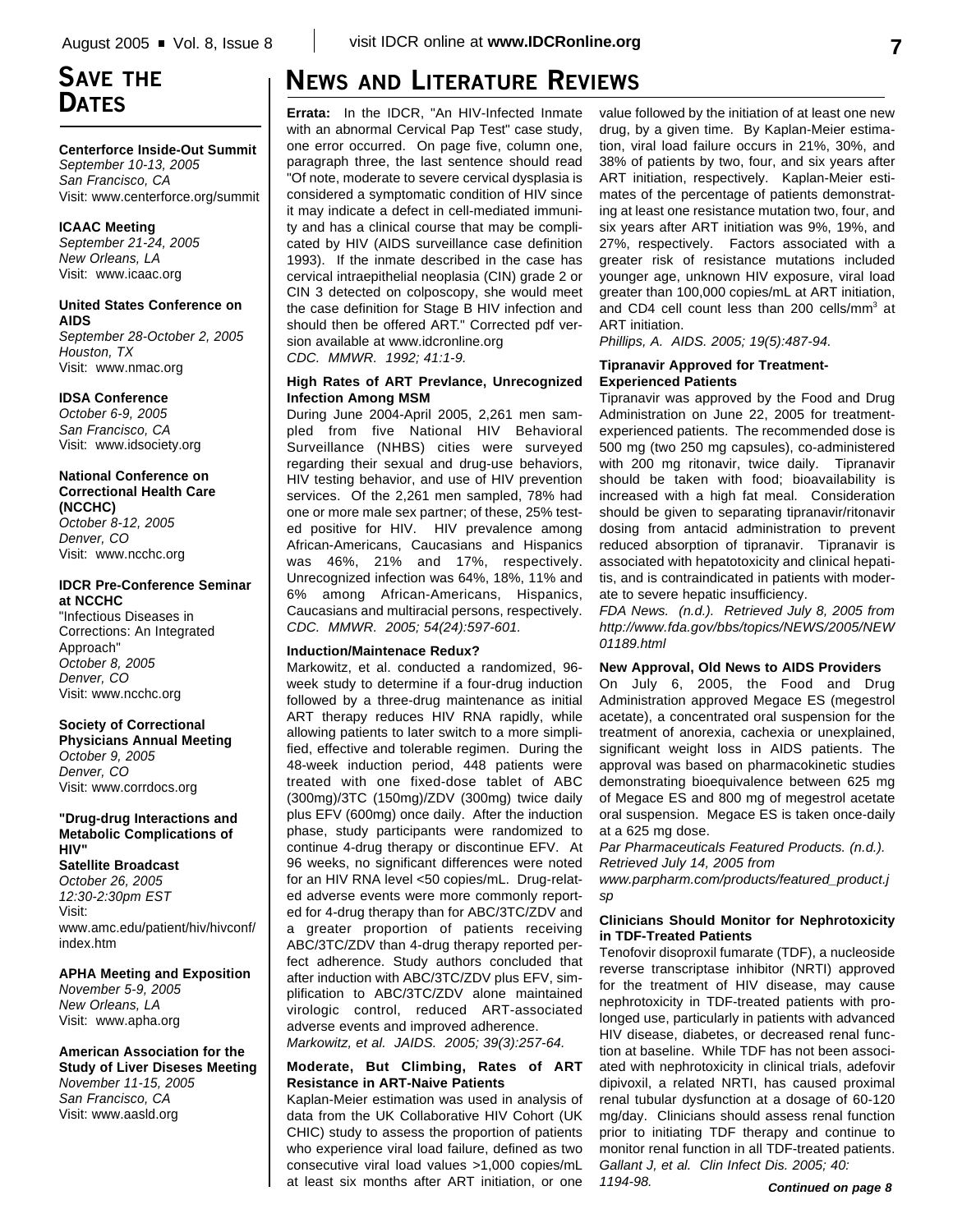# **NEWS AND LITERATURE REVIEWS** *(continued from page 7)*

### **Risk Factors for TDF-Induced Nephrotoxicity**

Antoniou, et al conducted a retrospective study of 172 HIV-infected ARV treatment-experienced adults to describe the incidence and potential risk factors for TDF-associated nephrotoxicity. Baseline viral load, serum creatinine (SCr) and creatinine clearance (CrCl) were 374 log<sub>10</sub> copies/ml, 81.5mmol/L and 101ml/min, respectively. During follow-up, 4% of patients developed grade 1 increases in SCr, no patient developed grade 2 or higher nephrotoxicity and 8.7% of patients had a 1.5-fold or greater increase in SCr relative to baseline. The median SCr at baseline among patients who had a 1.5-fold increase in SCr was significantly lower than that of patients who did not (62µmol/L vs 82µmol/L). The median CrCl at baseline among patients with a 1.5-fold increase was significantly higher than that of patients without the increase (117mL/min vs 100ml/min.) In univariate analysis, only baseline SCr and baseline CrCl were associated with the development of a 1.5-fold or higher increase in serum SCr relative to baseline. Study authors concluded that while baseline SCr and CrCl were significantly associated with nephrotoxicity, clinically significant nephrotoxicity was rare. Study authors were unclear why the results would suggest that patients with seemingly healthier kidneys at baseline were more predisposed to developing this complication.

*Antoniou T, et al. HIV Medicine. 2005; 6:284-90.*

#### **HCV and Arthritis - Treat with IFN?**

Extrahepatic manifestations associated with HCV, including arthritis, are well known. However, HCV-related arthritis in the absence of clinical, biochemical and histological evidence of liver disease is not common. Abbasi, et al reported on a patient with a history of an abrupt onset of bilateral painful swelling of small joints in the hands, elbows, knees and ankle joints, which had persisted for four weeks. Swelling decreased significantly within two weeks after initiation of 300 mu interferon alfa 2b three times weekly. Swelling disappeared completely after six weeks of IFN therapy and HCV RNA titers were undetectable at six months. Study authors concluded that this extrahepatic condition may have been the direct result of HCV infection. *Abbasi J, et al. Med Sci Monit. 2005; 11(7):37-9.*

### **Cultural Competence: Applied to Corrections**

While the United States has witnessed dramatic improvements in sciences and technologies in HIV medicine, disparities in access to care persist among ethnic, racial and gender minority populations.

To this end, the National HIV Advisory Council on HIV Health Disparities convened on June 23-25 in San Juan, Puerto Rico in preparation for the Summit on National Guidelines for Culturally and Linguistically Appropriate Healthcare Services in HIV for Ethnic and Gender Minority Communities, which will be held in Washington DC during May 2006. The mission of the Summit Meeting is to create national guidelines for clinical approaches and research, public policy, and prevention and education programs that address disparities in HIV treatment. The Council anticipates the implementation of these guidelines by clinical and research institutions, funding and public policy agencies, community-based education, prevention, testing and counseling programs, in hopes of supporting the creation of culturally and linguistically appropriate HIV/AIDS services for the ethnic and gender minority populations they serve.

During the three-day event that took place this past June, the Council discussed and evaluated current guidelines and documented evidence on cultural competency and healthcare literacy. Guidelines will be published for three core areas: clinical and research practices, public policy and funding, and community-based education and prevention programs. National and international experts and stakeholders will evaluate these guidelines during the May 2006 Summit and dissemination of the guidelines will begin in fall 2006.

*National HIV Advisory Council on HIV Health Disparities Summit Committee Planning Meeting. San Juan, Puerto Rico. June 23-25, 2005.*

#### **CA Prison Goes Into Receivership**

The California prison health care system recently went into receivership after U.S. District Judge Thelton Henderson of San Francisco ordered that a receiver take control of California's prison health care system and correct what he felt were unacceptable conditions. Henderson's decision came after testimony from medical experts citing that 64 preventable deaths of inmates occur per year in the CA system, while numerous others are injured. Currently, there are 164,000 inmates in California's 33 state prisons and \$1.1 billion is spent per year by the state on prison health care. As of yet, Judge Henderson has not appointed a permanent receiver.

*Sterngold, J. San Francisco Chronicle. Accessed July 3, 2005 from http://sfgate.com/cgibin/article.cgi?file=/c/a/2005/07/01/MNGOCDH-PP71.DTL*

#### **HIV Care at Limestone Correctional Facility**

The New York Times (NYT) recently reported on alleged inadequate medical care of HIV-infected inmates at the Limestone Correctional Facility, located in Huntsville, Alabama. From 1999 to 2002, 36 male inmates with HIV and AIDS died, prompting inmates to sue and the government to promise change. The local company charged with the medical care of the inmates at Limestone was fired and Prison Health Services (PHS) was hired. PHS then hired Dr. Valda Chijide, an infectious disease specialist, who was suspended after three months of work for reasons PHS would not disclose, after which she quit. PHS has reduced the number of inmate deaths (four during its' two years working at Limestone,) but according to the NYT, there is still much work to be done. *Von Zielbauer, P. New York Times. Accessed August 5, 2005 from http://query.nytimes.com/gst/health/article-*

*page.html?res=9503E3DC1E3FF932A3575BC0A9639C8B63*

# **RESOURCES**

**CDC. National Center for Environmental Health.** http://www.cdc.gov/nceh/

**CDC. Hepatitis B Virus Vaccine Information.** http://www.cdc.gov/ncidod/diseases/hepatitis/b/factvax.htm

**CDC. National Institute for Occupational Safety and Health. Latex Allergy Prevention Guide.**  http://www.cdc.gov/niosh/98-113.html

**University of California San Francisco. National HIV/AIDS Clinicians' Consultation Center.** Current PEP Guidelines. http://www.ucsf.edu/hivcntr/Clinical\_Resources/PEPGuidelines.html

**Toll-free HIV Post-Exposure Hotline** 1-888-448-4911 (1-888-HIV-4911)